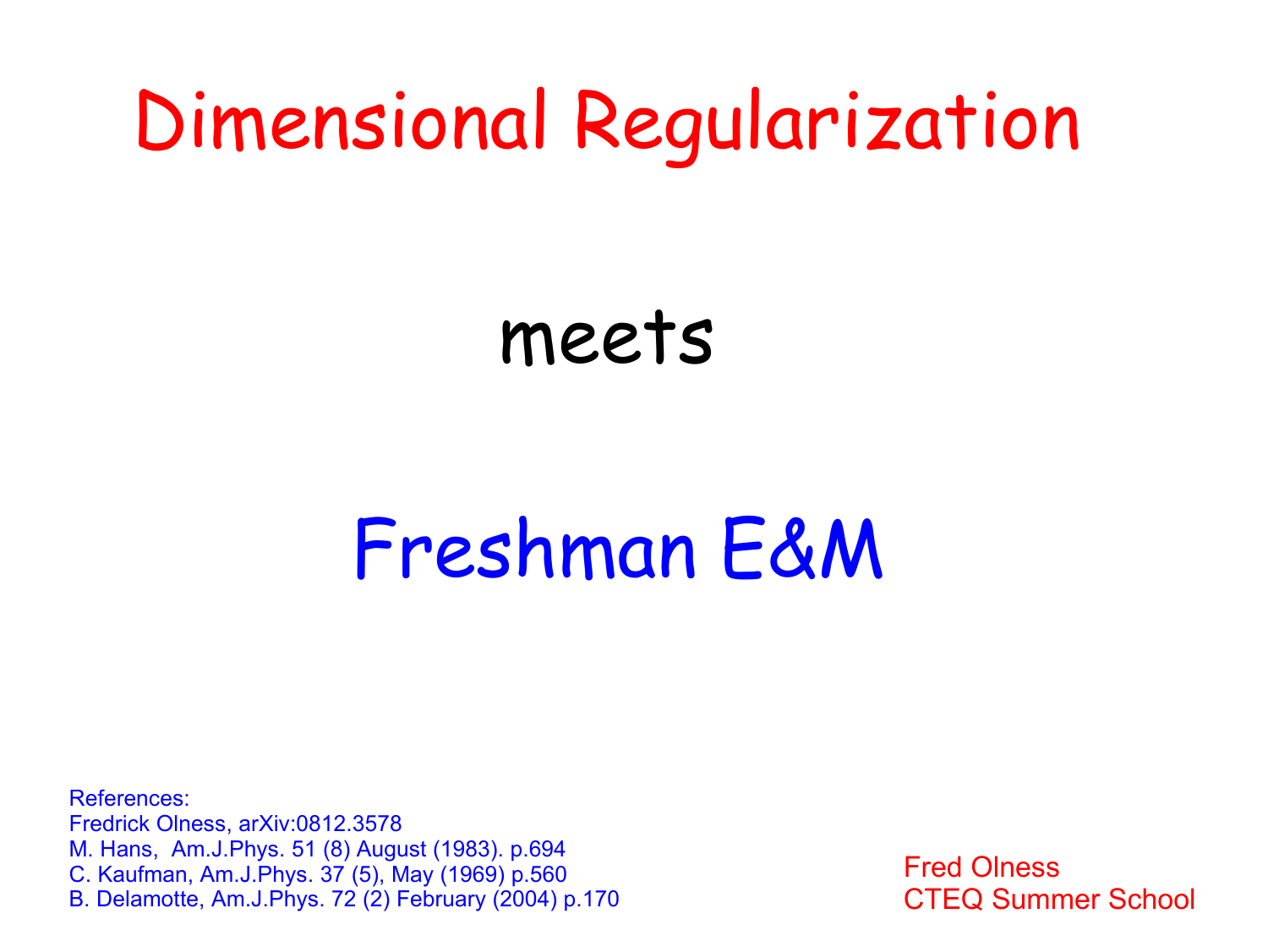#### **Pythagorean Theorem**

GOAL: Pythagorean Theorem

METHOD: Dimensional Analysis

$$
\theta \qquad c \qquad A_c = c^2 f(\theta, \phi)
$$

$$
\theta
$$
\n
$$
\theta
$$
\n
$$
\theta
$$
\n
$$
a^{2} f(\theta, \phi) + b^{2} f(\theta, \phi)
$$
\n
$$
\theta
$$
\n
$$
\theta
$$
\n
$$
\theta
$$
\n
$$
\theta
$$

$$
A_a + A_b = A_c
$$

$$
a^2+b^2=c^2
$$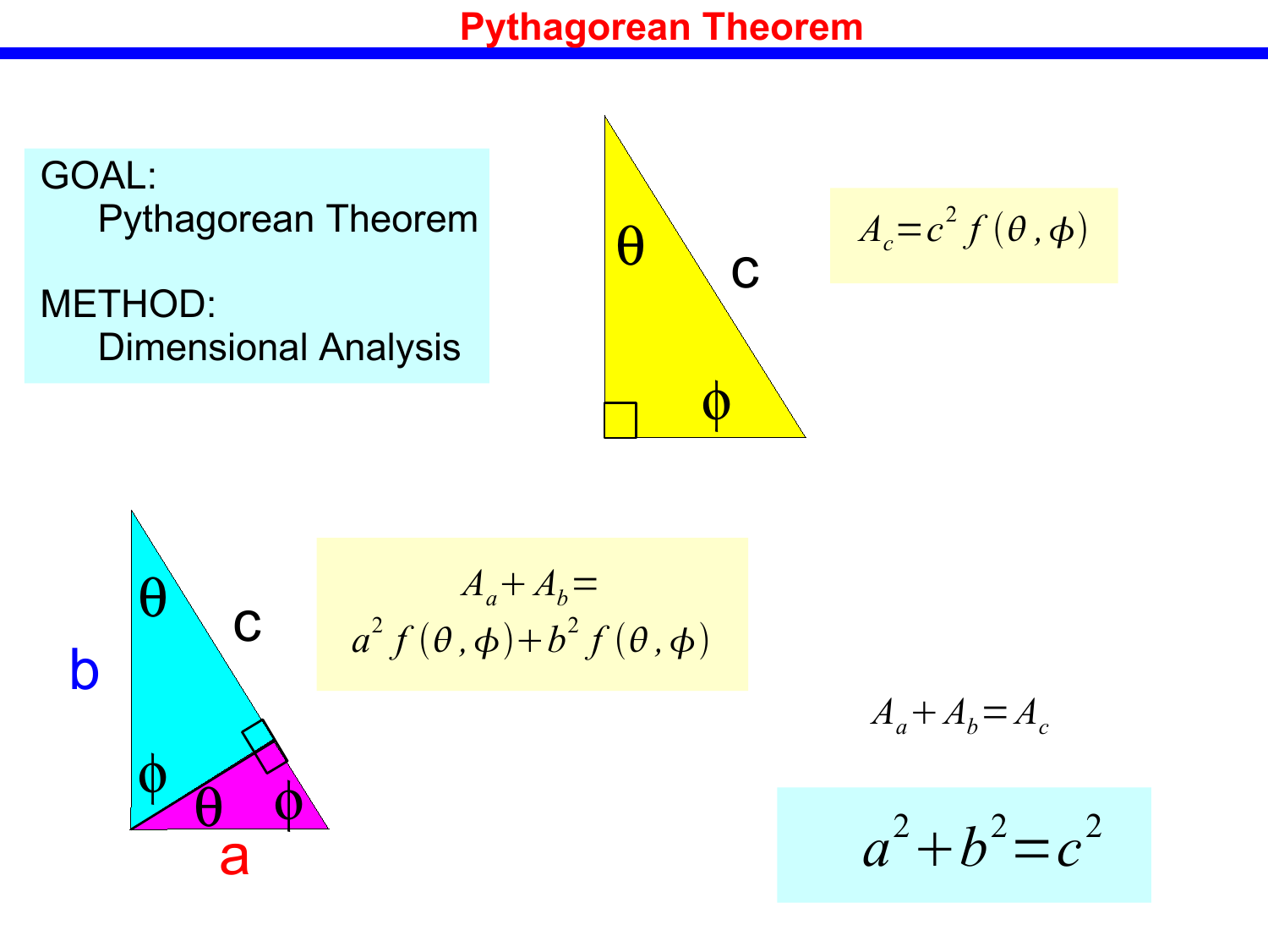### **Infinite Line of Charge**



$$
dV = \frac{1}{4\pi\epsilon_0} \frac{dQ}{r} \qquad \lambda = Q/y
$$

$$
V = \frac{\lambda}{4 \pi \epsilon_0} \int_{-\infty}^{+\infty} dy \frac{1}{\sqrt{x^2 + y^2}} = \infty
$$

*Note: ∞ can be very useful*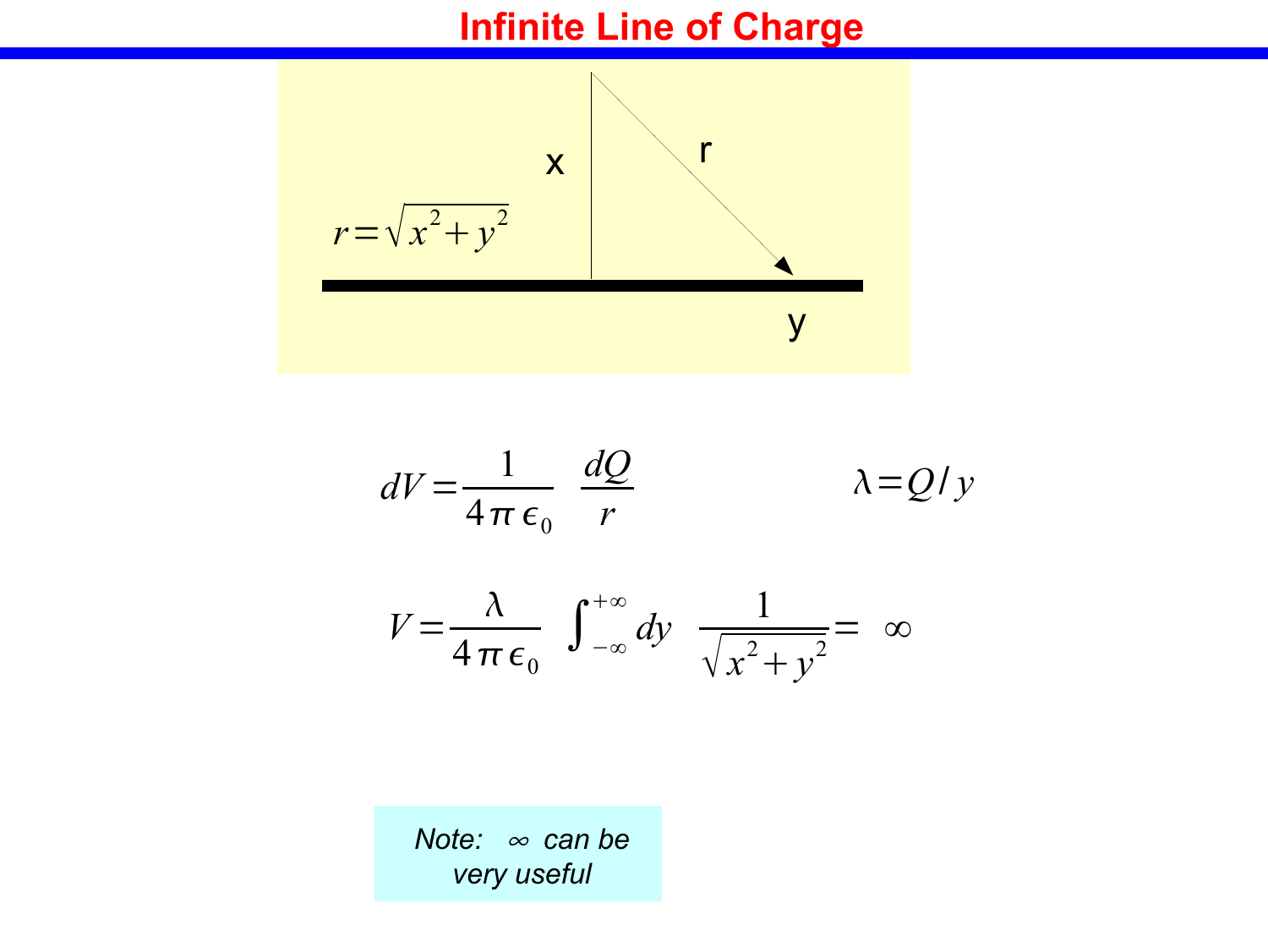# **Scale Invariance**



$$
V(kx) =
$$
  
\n
$$
= \frac{\lambda}{4\pi \epsilon_0} \int_{-\infty}^{+\infty} dy \frac{1}{\sqrt{(kx)^2 + y^2}}
$$
  
\n
$$
= \frac{\lambda}{4\pi \epsilon_0} \int_{-\infty}^{+\infty} d\left(\frac{y}{k}\right) \frac{1}{\sqrt{x^2 + (y/k)^2}}
$$
  
\n
$$
= \frac{\lambda}{4\pi \epsilon_0} \int_{-\infty}^{+\infty} dz \frac{1}{\sqrt{x^2 + z^2}}
$$
  
\n
$$
= V(x)
$$

$$
V(kx) = V(x)
$$

Note: 
$$
\infty + c = \infty
$$
  
 $\infty - \infty = c$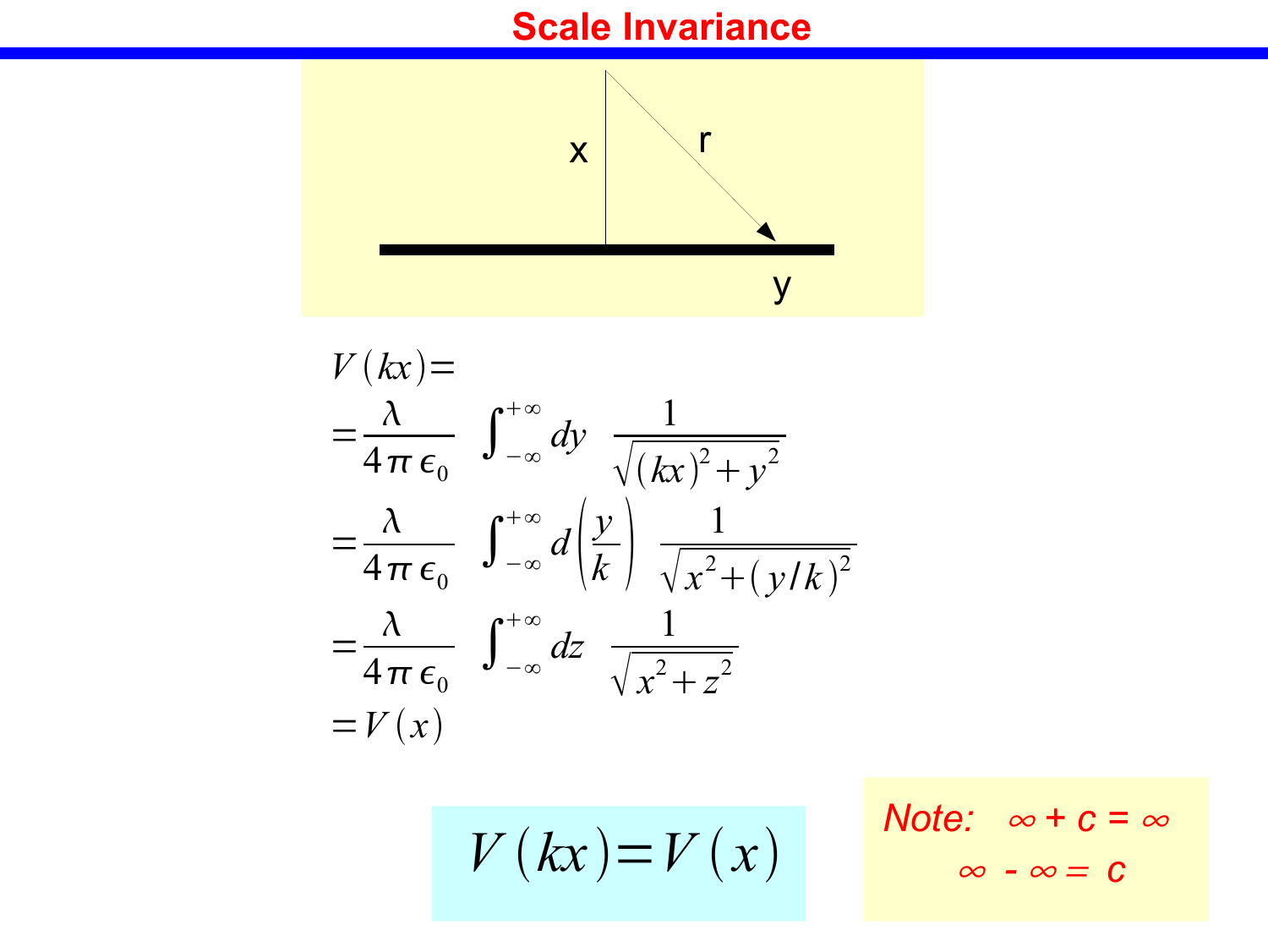#### **Cutoff Method**

$$
V = \frac{\lambda}{4 \pi \epsilon_0} \int_{-L}^{+L} dy \frac{1}{\sqrt{x^2 + y^2}}
$$

$$
V = \frac{\lambda}{4 \pi \epsilon_0} \log \left[ \frac{+L + \sqrt{L^2 + x^2}}{-L + \sqrt{L^2 + x^2}} \right]
$$

 $\cdot$ V(x) depends on artificial regulator L

• We cannot remove the regulator L

All physical quantities are independent of the regulator:

Electric Field 
$$
E(x) = \frac{-dV}{dx} = \frac{\lambda}{2\pi\epsilon_0} \frac{L}{x} \frac{L}{\sqrt{L^2 + x^2}} \rightarrow \frac{\lambda}{2\pi\epsilon_0} x
$$

Energy

$$
\delta V = V(x_1) - V(x_2) \underset{L \to \infty}{\rightarrow} \frac{\lambda}{4 \pi \epsilon_0} \log \left[ \frac{x_2^2}{x_1^2} \right]
$$

Problem solved at the expense of an extra scale L AND we have a broken symmetry: translation invariance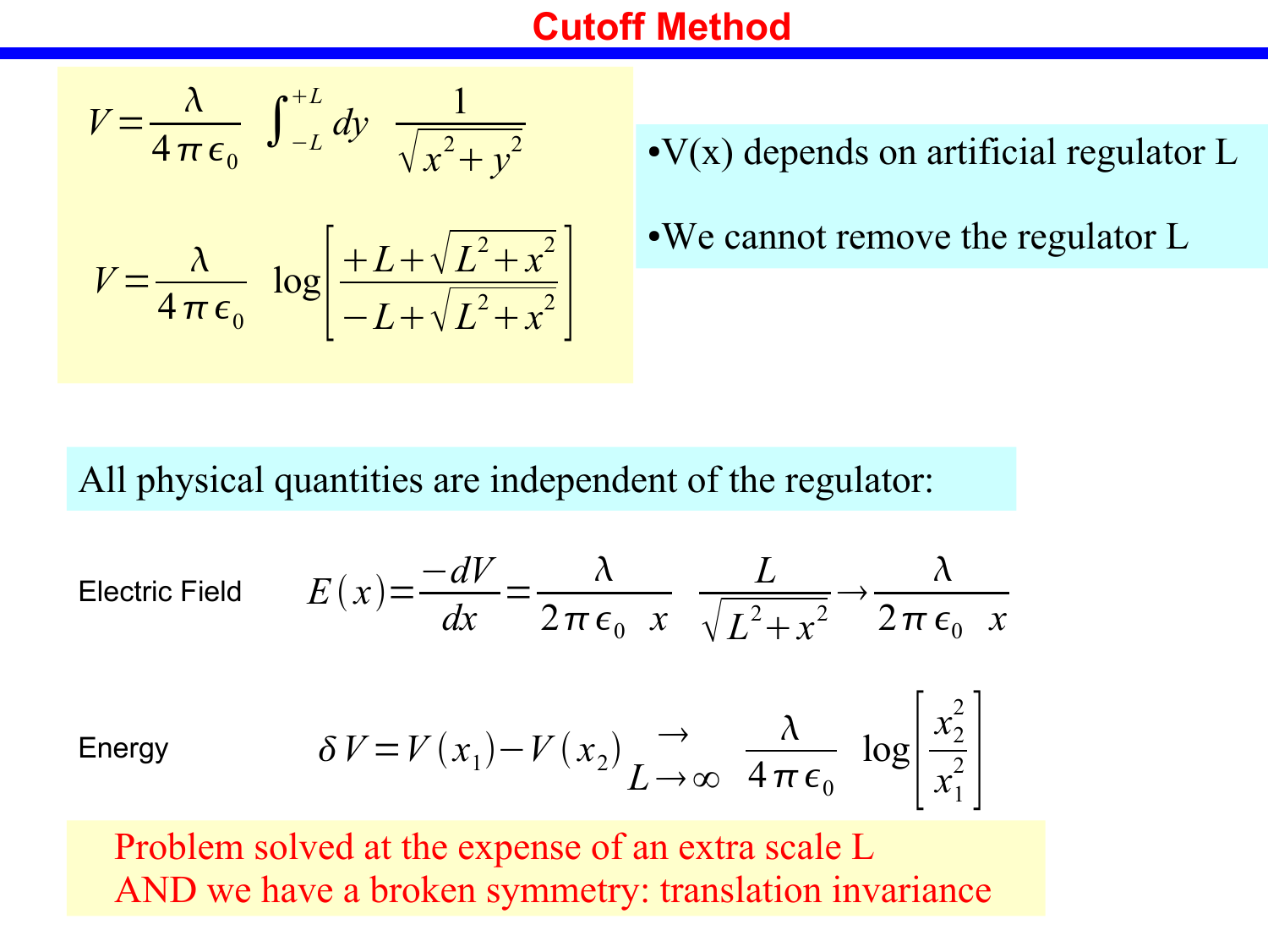### **Broken Translational Symmetry**



Shift: 
$$
y \rightarrow y' = y - c
$$
  
 $y=[+L+c, -L+c]$ 

$$
V = \frac{\lambda}{4 \pi \epsilon_0} \int_{-L+c}^{+L+c} dy \frac{1}{\sqrt{x^2 + y^2}}
$$
  

$$
V = \frac{\lambda}{4 \pi \epsilon_0} \log \left[ \frac{+(L+c) + \sqrt{(L+c)^2 + x^2}}{-(L-c) + \sqrt{(L-c)^2 + x^2}} \right]
$$

V(r) depends on y coordinate!!!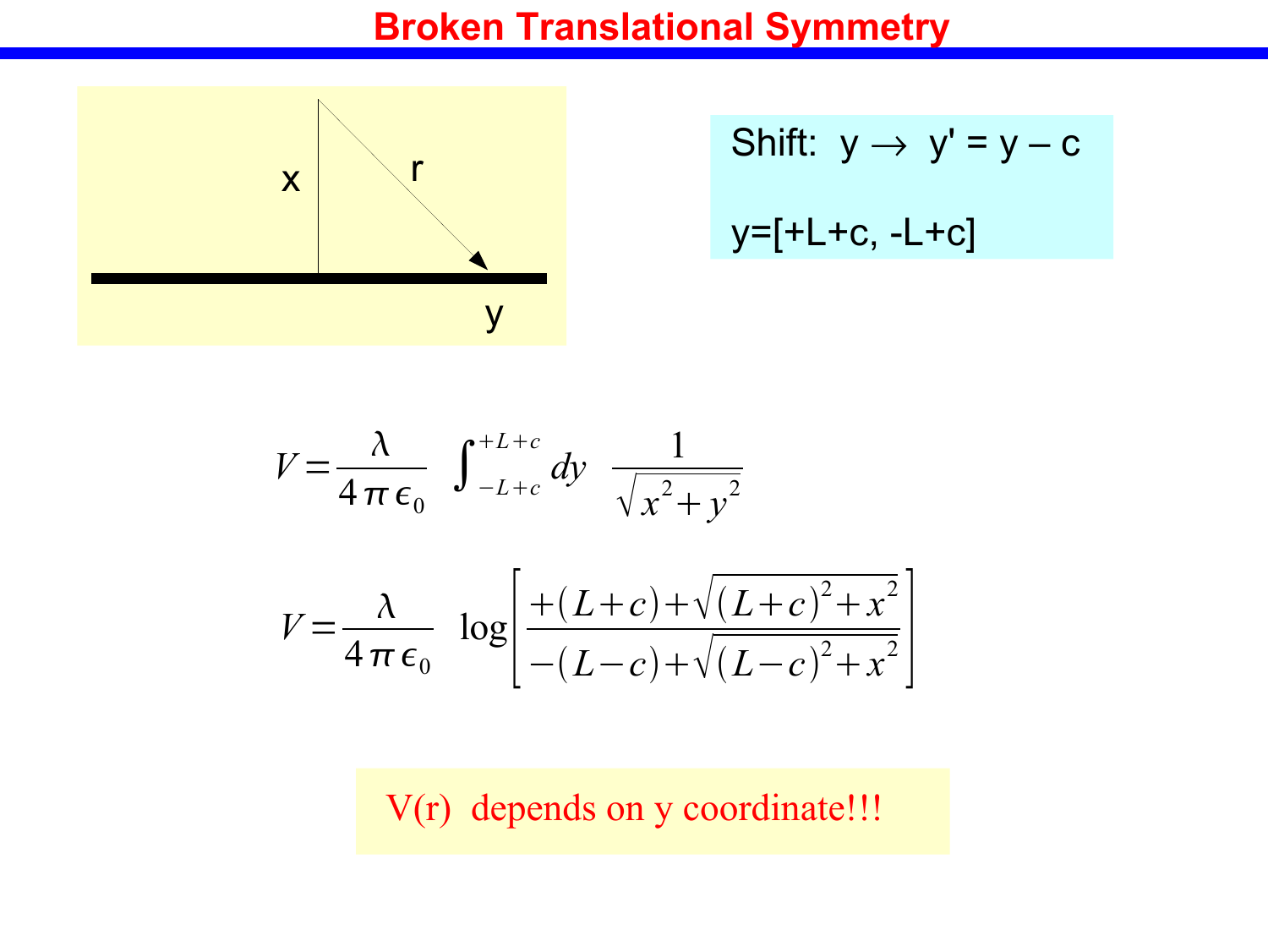#### **Dimensional Regularization**

Compute in n-dimensions

$$
dy \rightarrow d^n y = \frac{d \Omega_n}{2} y^{n-1} dy
$$

$$
\Omega_n = \int d\Omega_n = \frac{2\pi^{n/2}}{\Gamma(n/2)}
$$

$$
\Omega_{1,2,3,4} = \{2,2\pi,4\pi,2\pi^2\}
$$

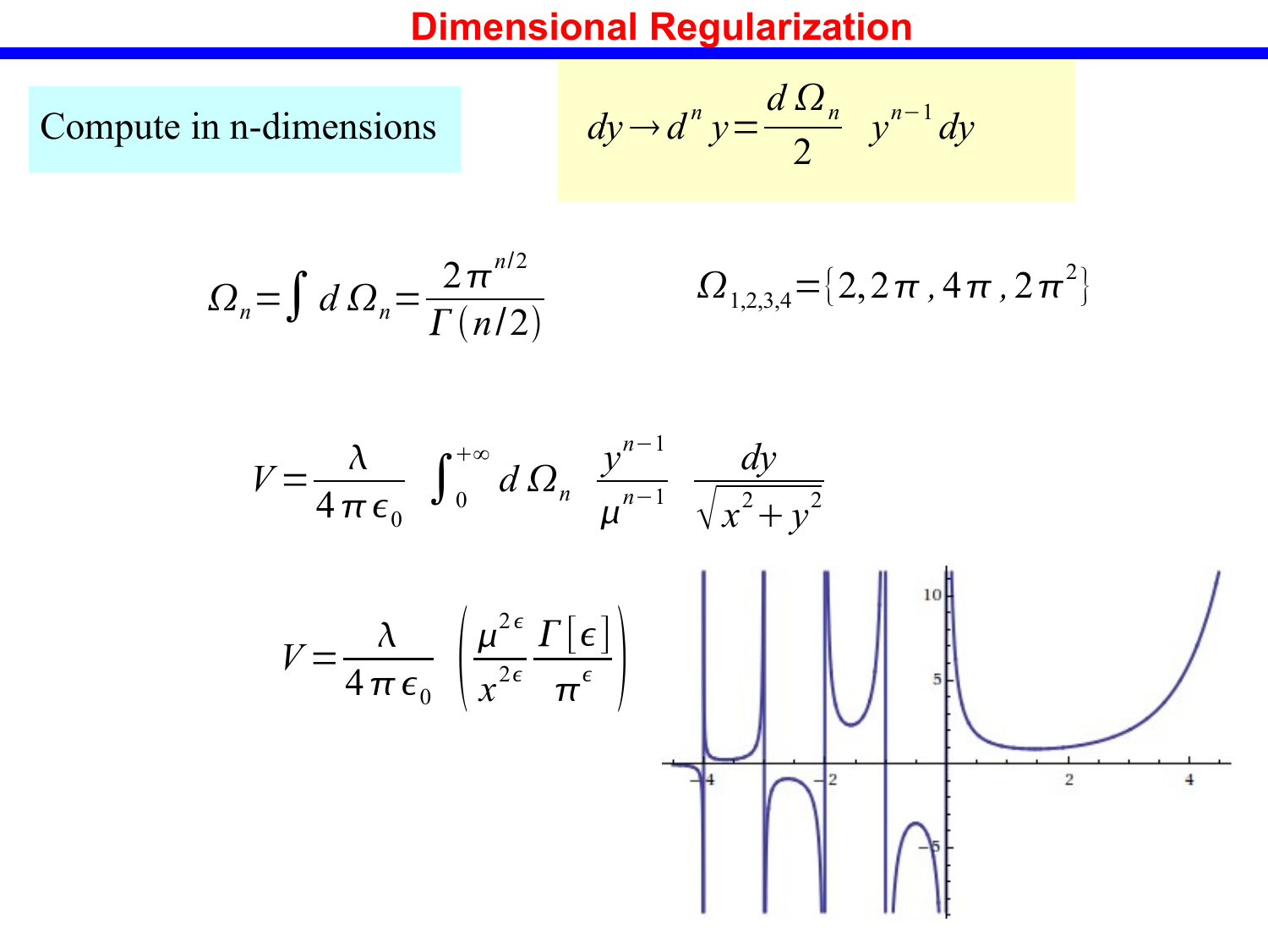#### **Dimensional Regularization**

All physical quantities are independent of the regulators:

$$
\text{Electric Field} \qquad \qquad E(x) = \frac{-dV}{dx} = \frac{\lambda}{4\pi\,\epsilon_0} \left[ \frac{2\,\epsilon\,\mu^{2\,\epsilon}\,\Gamma\left[\,\epsilon\,\right]}{\pi^{\,\epsilon}\,x^{1+2\,\epsilon}} \right] \quad \underset{\epsilon \to \infty}{\to} \quad \frac{\lambda}{2\,\pi\,\epsilon_0} \quad \frac{1}{x}
$$

Energy 
$$
\delta V = V(x_1) - V(x_2) \underset{\epsilon \to \infty}{\rightarrow} \frac{\lambda}{4\pi\epsilon_0} \log \left| \frac{x_2^2}{x_1^2} \right|
$$

Problem solved at the expense of an extra scale  $\mu$  and regulator  $\varepsilon$ 

Translation invariance is preserved!!!

#### **Dimensional Regularization respects symmetries**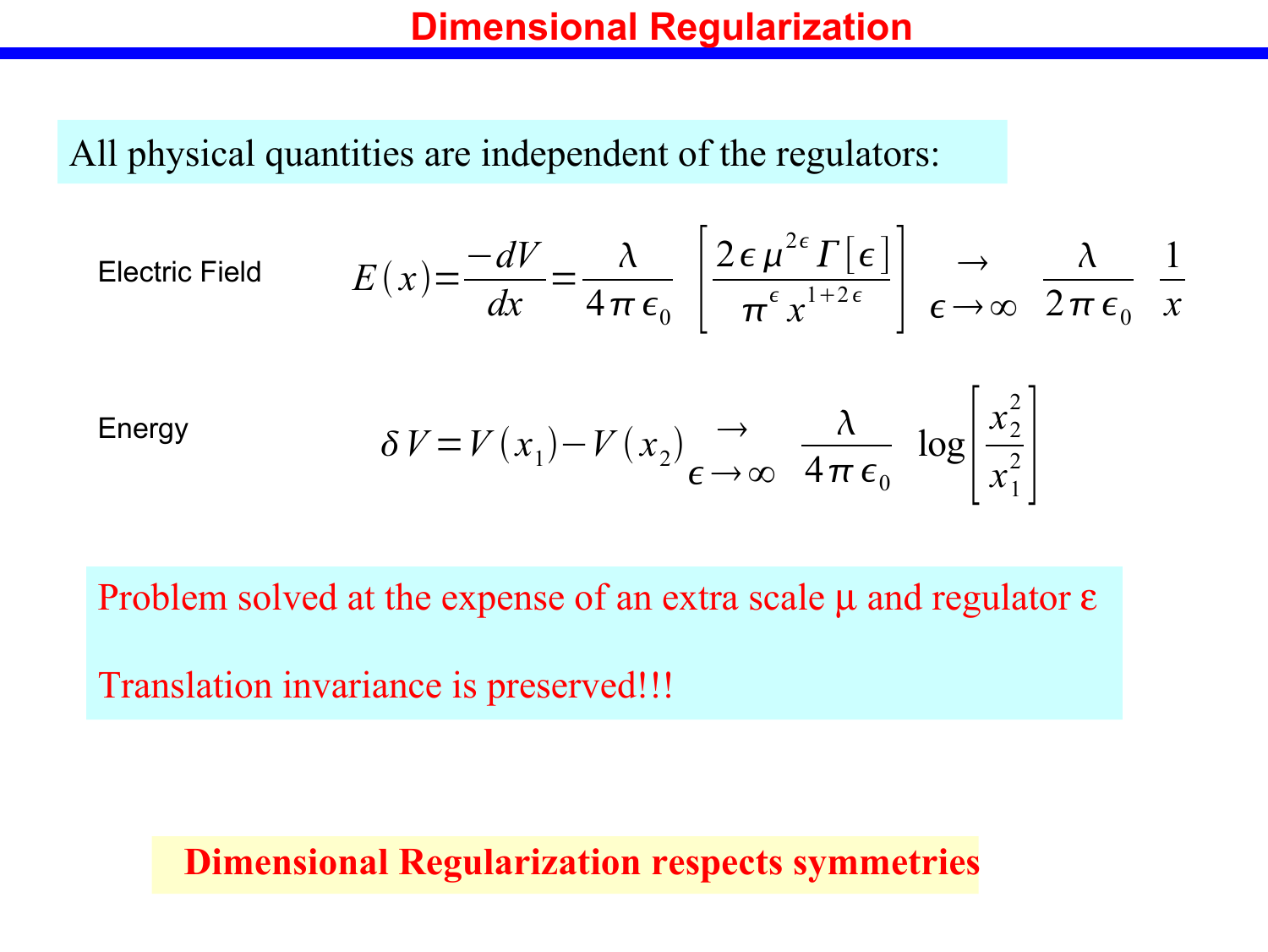# **Renormalization**

MS

$$
V \to \frac{\lambda}{4\pi\,\epsilon_0} \left[ \frac{1}{\epsilon} + \ln \left[ \frac{e^{-\gamma_E}}{\pi} \right] + \left[ \frac{\mu^2}{x^2} \right] \right]
$$
 Original

 $\blacksquare$ 

$$
V \rightarrow \frac{\lambda}{4\pi\epsilon_0} \left[ \frac{1}{\epsilon} + \ln \left[ \frac{e^{-\gamma_E}}{\pi} \right] + \left[ \frac{\mu^2}{x^2} \right] \right]
$$

$$
V \rightarrow \frac{\lambda}{4\pi\epsilon_0} \left[ \frac{1}{\epsilon} + \ln \left[ \frac{e^{-\gamma_E}}{\pi} \right] + \left[ \frac{\mu^2}{x^2} \right] \right]
$$
MS-Bar

$$
V_{\overline{MS}}(x_1) - V_{\overline{MS}}(x_2) = \delta V = V_{\overline{MS}}(x_1) - V_{\overline{MS}}(x_2)
$$

$$
V_{\overline{\rm MS}}(x_1) - V_{\overline{\rm MS}}(x_2) \neq \delta \, V \neq V_{\overline{\rm MS}}(x_1) - V_{\overline{\rm MS}}(x_2)
$$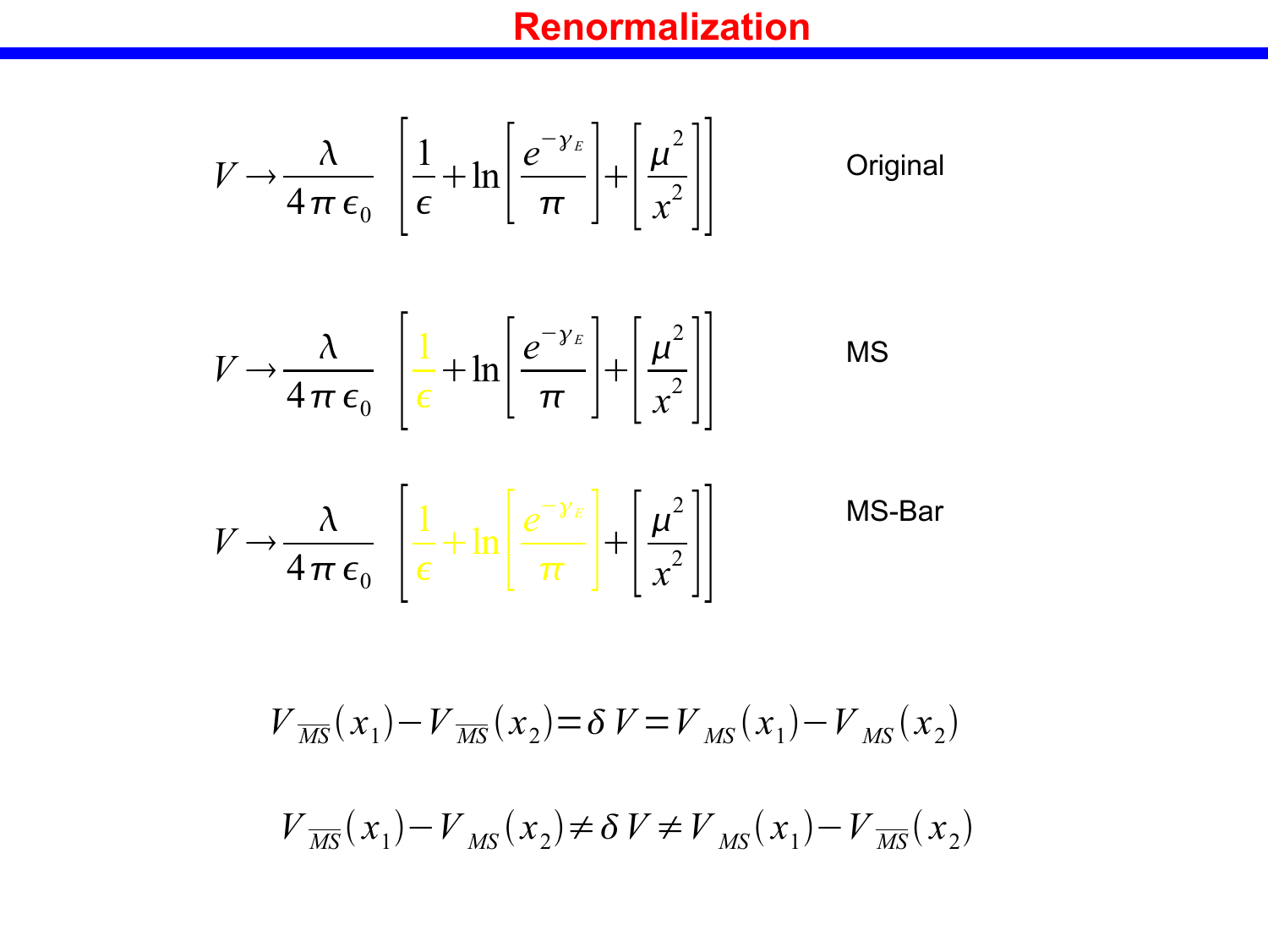# **Connection to QFT**

$$
V \rightarrow \frac{\lambda}{4\pi\,\epsilon_0} \left[ \frac{1}{\epsilon} + \ln \left[ \frac{e^{-\gamma_E}}{\pi} \right] + \left[ \frac{\mu^2}{x^2} \right] \right]
$$

$$
\frac{D(\epsilon)}{\epsilon} = \left(\frac{4\pi\mu^2}{Q^2}\right) \frac{\Gamma(1-\epsilon)}{\Gamma(1-2\epsilon)} \rightarrow \frac{1}{\epsilon} + \ln\left[\frac{e^{-\gamma_E}}{4\pi}\right] + \left[\frac{\mu^2}{Q^2}\right]
$$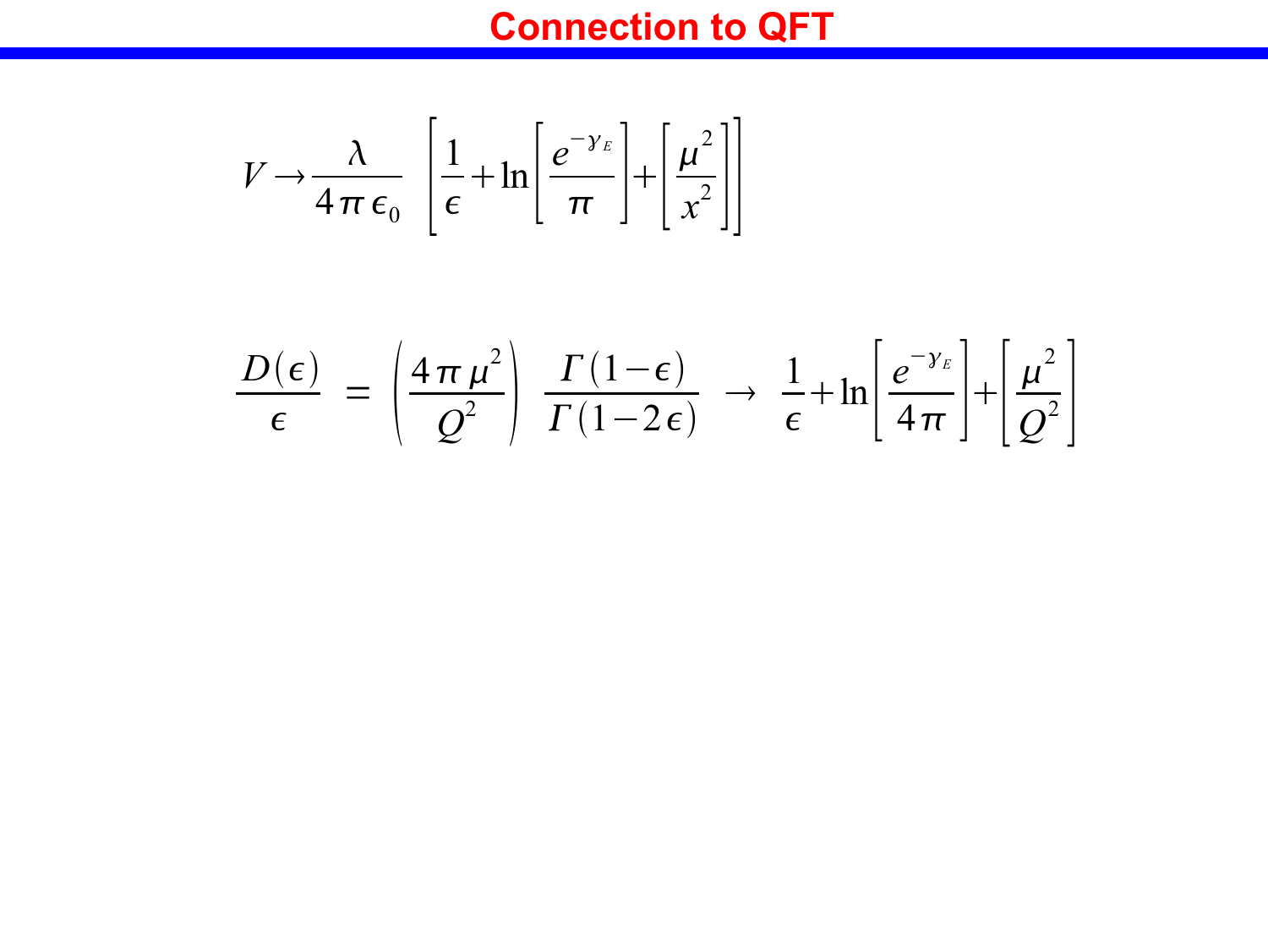#### **Dimensional Transmutation**



 $V(r)$ ~ 1 *r D*−2

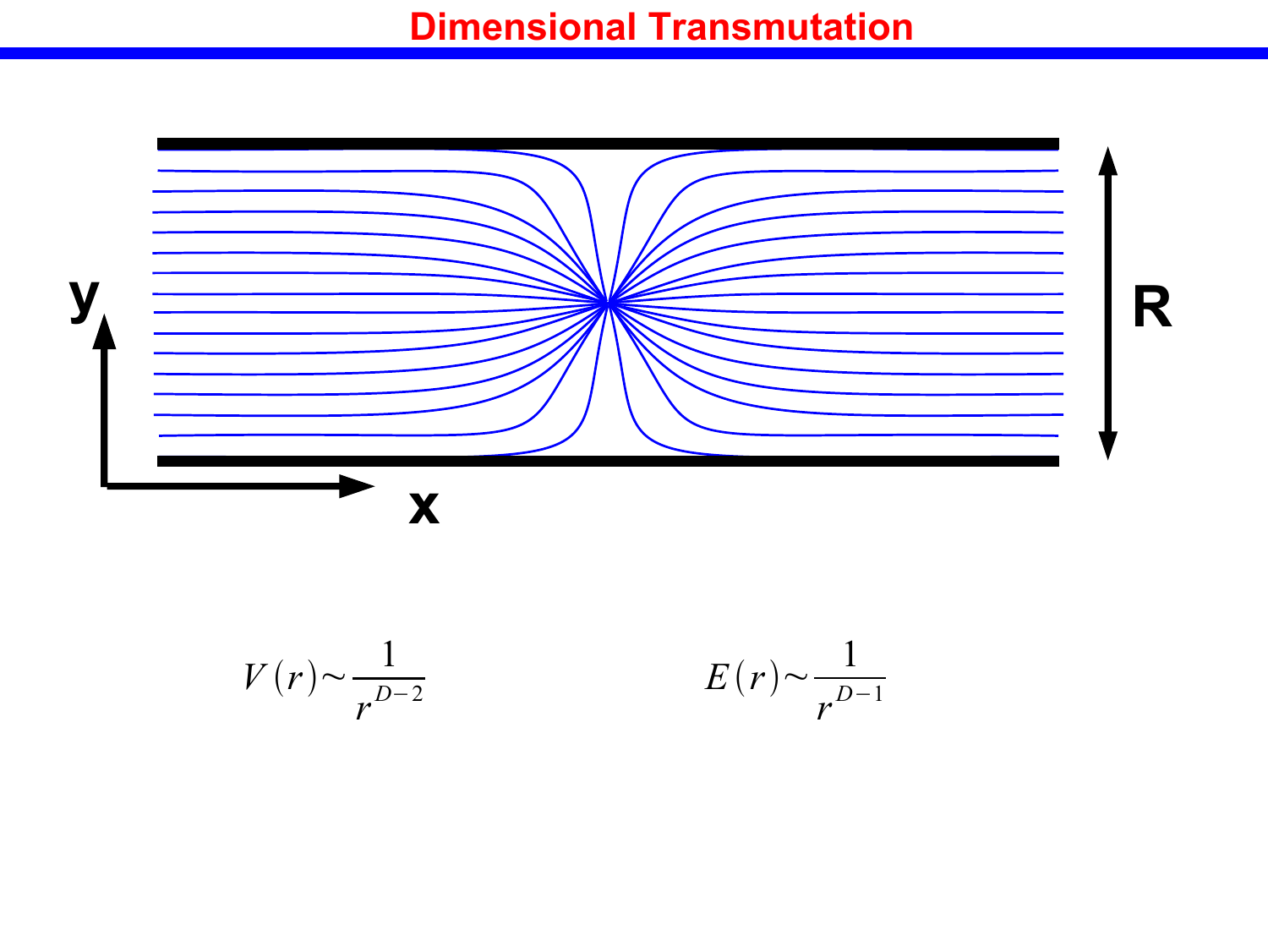#### **Renormalization Group Equation**

$$
\sigma=f\otimes\omega
$$

$$
\frac{d\sigma}{d\mu}=0=\frac{df}{d\mu}\,\,\omega+f\,\,\frac{d\omega}{d\mu}
$$

$$
\frac{1}{\tilde{f}} \frac{d\tilde{f}}{d\ln[\mu]} = -\gamma = -\frac{1}{\tilde{\omega}} \frac{d\tilde{\omega}}{d\ln[\mu]}
$$



$$
\tilde{f} \sim \mu^{-\gamma}
$$